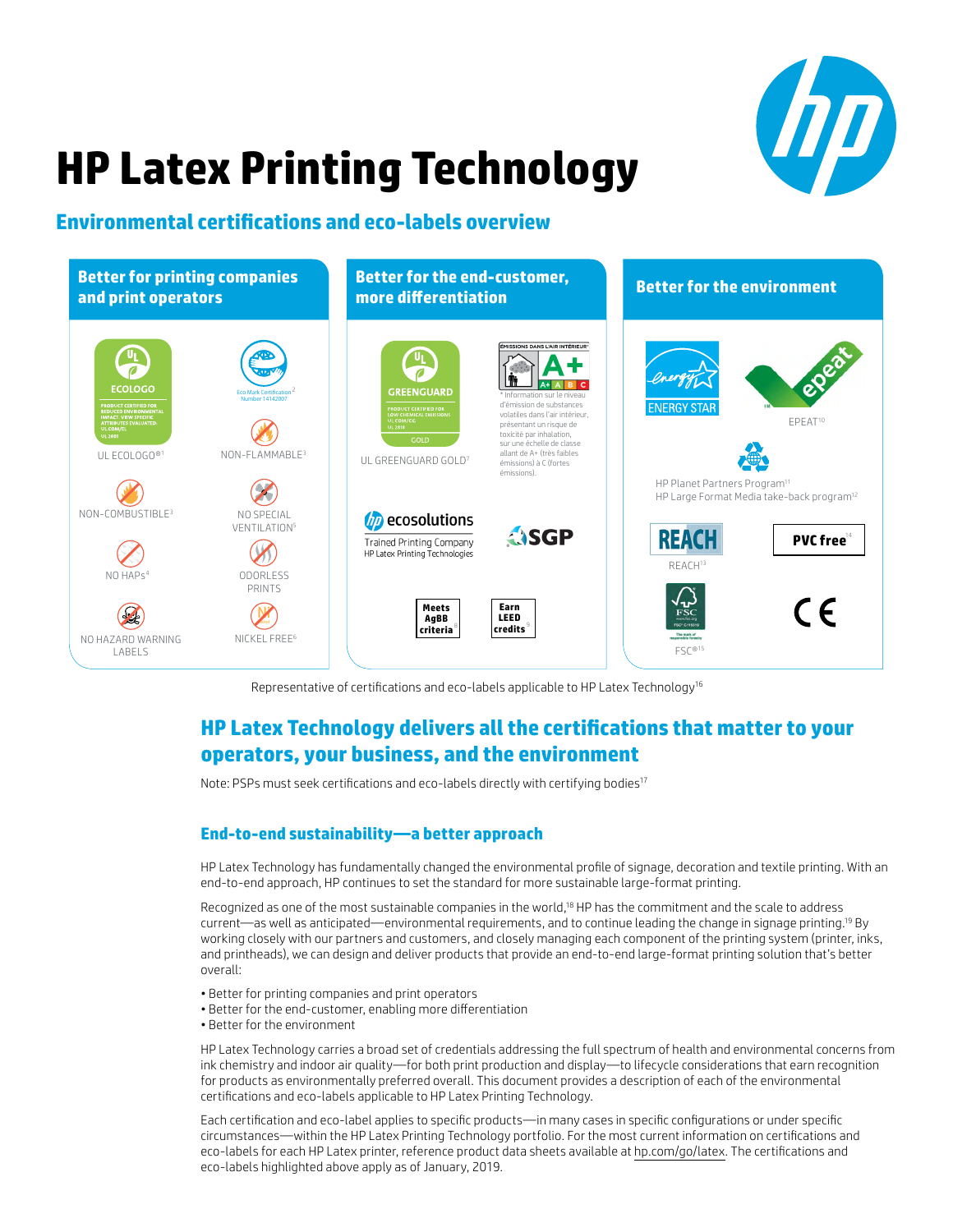#### **Better for printing companies and print operators**

Using water-based inks eliminates exposure to inks with hazard warning labels and high solvent concentrations, and simplifies ventilation, storage, and transportation requirements.

Primary eco-label:

# **UL ECOLOGO®1**

A prominent, voluntary certification issued by UL Environment and recognized worldwide. ECOLOGO® Certification to UL 2801 demonstrates that an ink meets a range of multi-attribute, lifecycle based criteria related to human health and environmental considerations. The standard criteria include testing for heavy metals content and solvents, requirements for low VOC content levels, as well as product recyclability. HP is the only large-format digital printing manufacturer to earn ECOLOGO® Certification for latex printing as of January, 2016. See [ul.com/EL](http://ul.com/EL)

Other eco-labels:

# **Japan Eco Mark2**

Products certified by the Eco Mark Office of Japan Environment Association, as compared to similar products, demonstrate reduced environmental impacts. Applicable to select HP Latex ink cartridges. See [ecomark.jp/english/](http://ecomark.jp/english/)

HP resources:

# **Material Safety Data Sheet (MSDS)—hazard statements and precautionary measures**

As reported in the MSDS for HP Latex printing supplies, HP Latex Inks do not require any hazardous classification according to the European Regulation (EC) 1272/2008. HP Latex Inks are non-flammable and non-combustible,<sup>3</sup> nickel free,<sup>6</sup> and contain no HAPs.4 No special ventilation is required,<sup>5</sup> and there are no special transport or storage requirements.

#### **Better for the end-customer, enabling more differentiation**

Deliver more applications and differentiate your business with odorless prints—ideal for sensitive indoor environments like schools and hospitals—that go where solvent and UV-curable can't.

Primary eco-labels:

#### **UL GREENGUARD GOLD7**

A prominent, voluntary certification issued by UL Environment and recognized worldwide. UL GREENGUARD GOLD Certification to UL 2818 demonstrates that products are certified to UL GREENGUARD standards for low chemical emissions into indoor air during product usage. The UL GREENGUARD GOLD Certification indicates that products—including inks, printed substrates, and the combination of both for indoor applications—contribute to healthier indoor environments by minimizing potential exposure to airborne chemicals. Different applications are certified by UL GREENGUARD GOLD, ranging from small indoor signage to full wallcoverings. HP Latex Technology is certified to the maximum level which includes wallcovering applications. See [ul.com/gg](http://ul.com/gg)

Other eco-labels:

### **Émissions dans l'air intérieur**

Mandatory labeling for decoration products in France. Provides a statement on the level of emission of volatile substances in indoor air posing health risks if inhaled—on a scale from A+ (very low-emission) to C (high-emission). Wall decorations printed with HP Latex Inks and HP PVC-free Wall Paper are rated A+ according to Émissions dans l'air intérieur. See [developpement](http://developpement-durable.gouv.fr)[durable.gouv.fr](http://developpement-durable.gouv.fr)

# **AgBB8**

AgBB is a health-related evaluation of building products in Germany. Prints produced with HP Latex Inks on HP PVC-free Wall Paper meet AgBB criteria for health-related evaluation of VOC emissions of indoor building products. See [umweltbundesamt.](http://umweltbundesamt.de/en/topics/health/commissions-working-groups/committee-for-health-related-evaluation-of-building) [de/en/topics/health/commissions-working-groups/committee-for-health-related-evaluation-of-building](http://umweltbundesamt.de/en/topics/health/commissions-working-groups/committee-for-health-related-evaluation-of-building)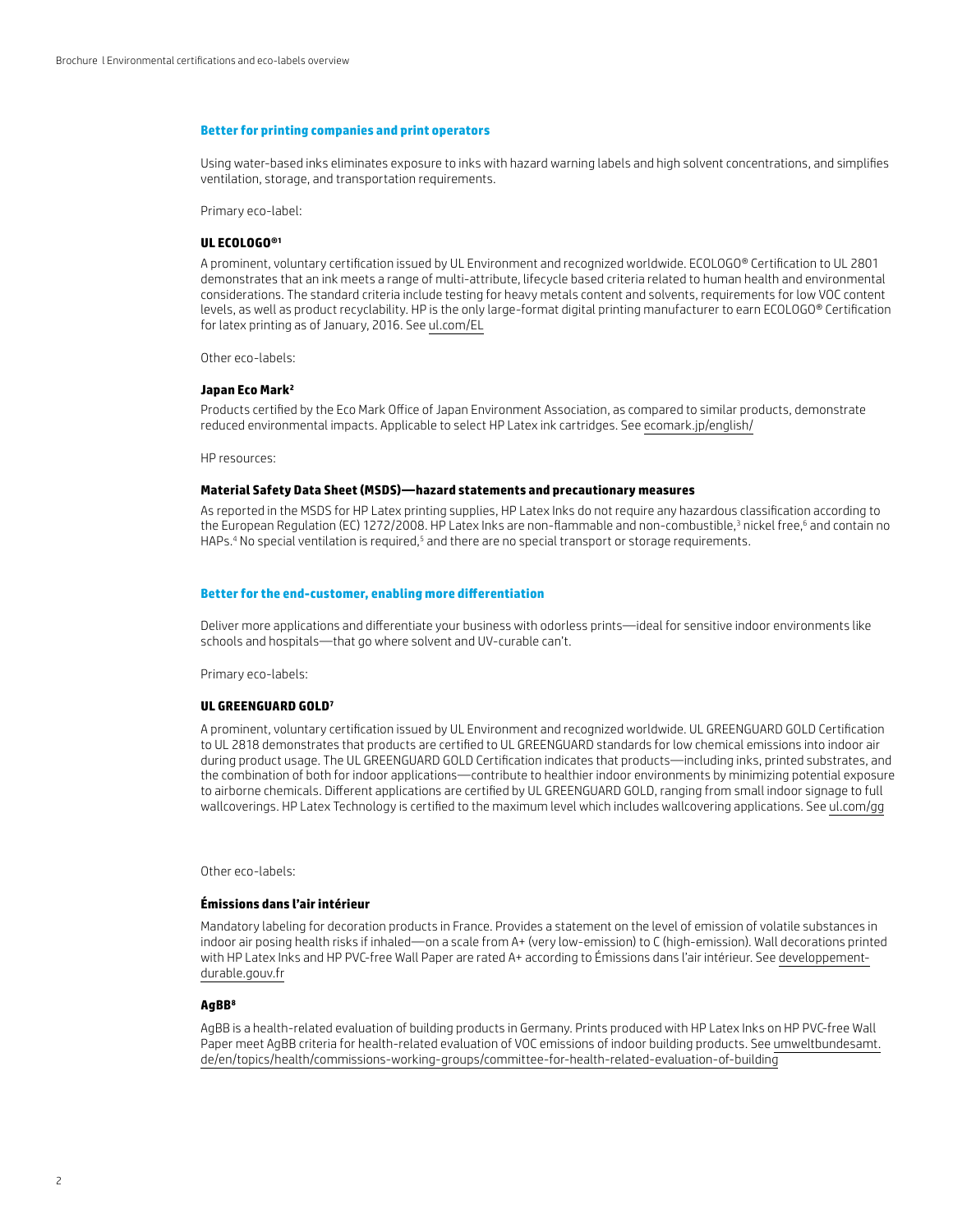# **LEED9**

USGBC's LEED program (United States Green Building Council's Leadership in Energy and Environmental Design) green building certification program recognizes best-in-class building strategies and practices. Based on low chemical emissions confirmed by UL GREENGUARD GOLD Certification, prints produced on HP PVC-free Durable Smooth Wall Paper using HP Latex Inks enable LEED credits in the low emitting category. See [usgbc.org/leed](http://usgbc.org/leed)

Other programs that help print service providers(PSPs)<sup>17</sup> to better communicate their sustainability printing efforts and create new business opportunities:

# **Sustainable Green Printing (SGP) Partnership certification**

The Sustainable Green Printing (SGP) Partnership is the leading comprehensive sustainability certifier of print facilities. SGP advocates best practices and innovation among print community stakeholders, aligning the printing industry and its customers in the pursuit of a more accountable, sustainable supply chain. Helps communicate your sustainable printing efforts, to create new business opportunities. See [sgppartnership.org](http://sgppartnership.org)

# **HP Ecosolutions Trained Printing Company Program**

The HP Ecosolutions Trained Printing Company Program for HP Latex Printing Technology users provides convenient web-based training to help PSPs gain knowledge and provide value to the growing number of clients looking for graphics solutions with reduced environmental impact. See [hplatexknowledgecenter.com/blog/hp-ecosolutions-training](http://hpecoprinting.intraconna.com/)

# **Better for the environment**

From printers designed to minimize the environmental impact of printing through manufacturing, use, and disposal to developing and sourcing sustainable substrates, HP is designing end-to-end sustainability into large-format signage printing.

HP Latex printers, primary eco-labels:

# **ENERGY STAR®**

A voluntary United States (US) Environmental Protection Agency (EPA) program that certifies products for superior energy efficiency. The mark is broadly recognized, and furthermore, products sold to governments in the US, Taiwan, the EU, Australia/ New Zealand, and Japan must be ENERGY STAR® certified. Select HP Latex printers are ENERGY STAR® certified.

# **EPEAT Bronze<sup>10</sup>**

The Electronic Product Environmental Assessment Tool (EPEAT) is a voluntary certification that provides a comprehensive environmental rating that helps identify "greener" electronic components. Qualified products meet rigorous criteria across the complete product lifecycle—from materials restriction to packaging and air quality—in addition to the latest ENERGY STAR® standard. EPEAT registered where applicable and/or supported. Select HP Latex printers are EPEAT Bronze registered. See [epeat.net](http://epeat.net) for registration status and rating by country.

# **Product return and recycling program11, 12**

HP is committed to helping our customers recycle responsibly by providing many free and convenient ways to return and recycle used original HP ink cartridges, printheads,<sup>11</sup> and HP large format printing materials.<sup>12</sup> Program availability varies. See [hp.com/recycle](http://hp.com/recycle) for details.

HP Latex printers, other eco-labels:

# **CE marking**

Indicates a product's compliance with European Union (EU) legislation, satisfying applicable legislative requirements and enabling products to be sold throughout the European Economic Area (EEA). Criteria include RoHS, WEEE, REACH, and other environmental directives applicable to the printer and the printing materials. See [ec.europa.eu](http://ec.europa.eu)